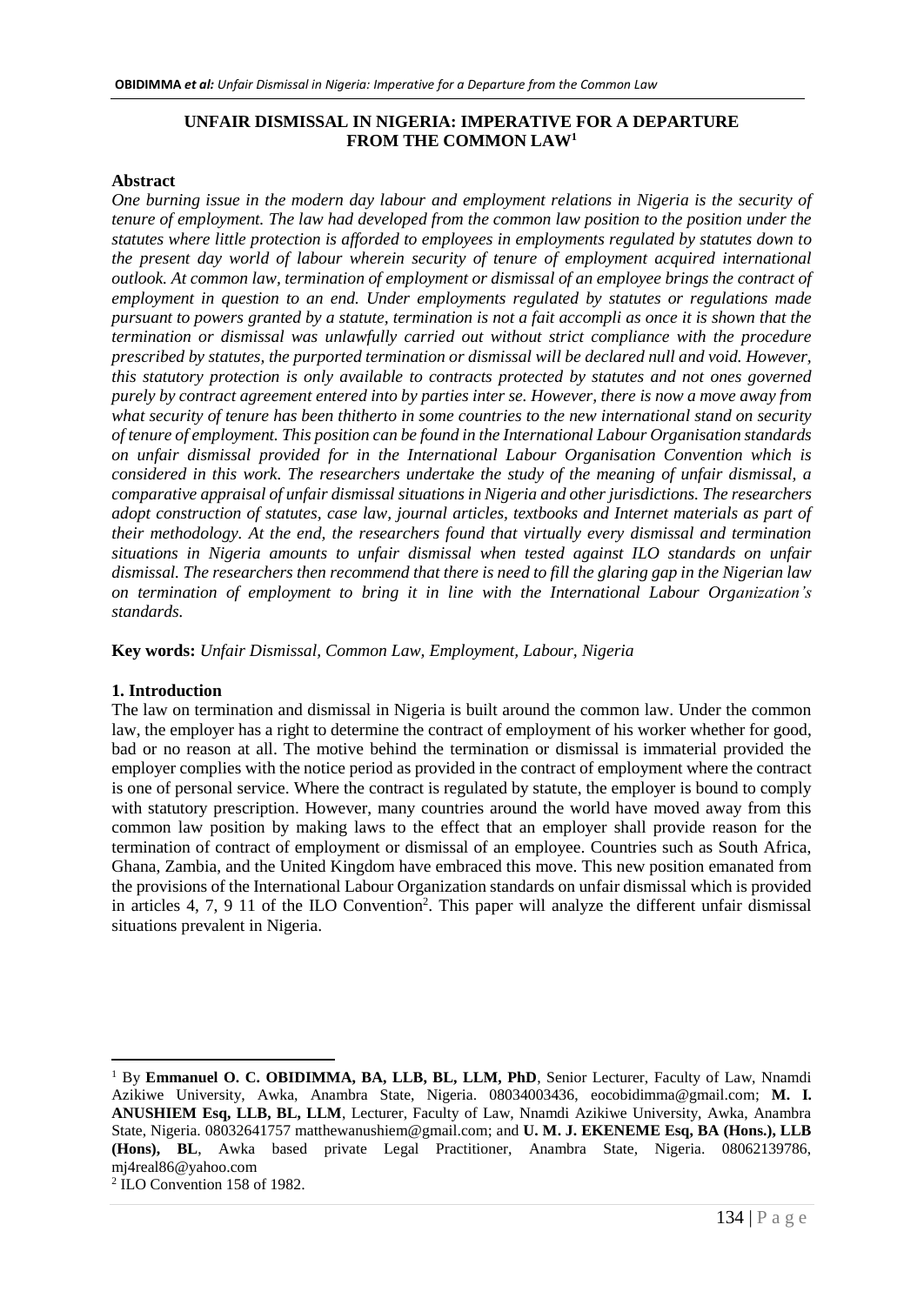### **2. Meaning of Unfair Dismissal**

The concept of unfair dismissal though a novel idea in Nigeria labour jurisprudence<sup>3</sup> has not lent itself to a precise definition as there is scarcity of academic work on the concept, particularly in Nigeria where the concept has not really been given recognition. However, reasonable clue is taken from *Osborn's Concise Law Dictionary.<sup>4</sup>* The dictionary citing English Employment Rights Act states that:

> When an employee can prove that he has been dismissed, the burden of proving the reason for the dismissal is on the employer.<sup>5</sup> The determination of whether the dismissal was fair or unfair depends on whether, having regard to the reason shown by the employer, the employer acted reasonably or unreasonably in treating it as a sufficient reason for dismissing the employee.<sup>6</sup> Certain reasons for dismissal are automatically unfair, including those related to membership or nonmembership of a trade union, pregnancy, exercising rights under working time regulations or a statutory right.<sup>7</sup>

This merely gives an impression of situations of dismissal that may amount to unfair dismissal. Also a close perusal of the above will equally show that unfair dismissal is one without a reason or reasons not connected with the work of the employee or his capacity. Unfair dismissal is a term used in the UK labour law to describe an employer's action when terminating an employee's employment contrary to the requirements of the Employment Rights Act*.* 8 It is automatically unfair for an employer to dismiss an employee, regardless of length of service for a reason related to discrimination protected by the English Equality Act<sup>9</sup> or for becoming pregnant,<sup>10</sup> or having previously asserted certain specified rights.

This means that where dismissal is not substantiated with reason or termination is not done with appropriate notice, the dismissal is presumed unfair. Unfair dismissal is the termination of contract of employment of an employee in a harsh, unjust or unreasonable manner. It is termination of a contract of employment for unfair or inadmissible reasons. Apart from cases involving constructive dismissal, a dismissal is presumed unfair unless the employer can show substantial grounds to justify the dismissal.<sup>11</sup> Unfair dismissal therefore is the determination of contract of employment without substantial reasons. The extant legal regime on unfair dismissal is the International Labour Organisation standards on unfair dismissal encapsulated in ILO Convention 158 of 1982.

### **3. Meaning of Labour Standards**

Labour standards are the rules that govern how people are treated in a working environment. Compliance with those standards does not require application of complex legal formulae to every situation. It is sufficiently complied with by ensuring that basic rules of good sense and good governance apply in the working environment.<sup>12</sup> Labour standards cover a very wide variety of subjects, mainly basic human rights at work, respect for safety and health and ensuring that people are paid for their labour.<sup>13</sup> At the international level they are found in conventions and recommendations. International Labour Organisation standards are therefore those rules set out by International Labour Organisation. The standards on unfair dismissal connote the rules and regulations set up by the International Labour Organisation regulating the conditions under which an employer can terminate the employment of his

<sup>5</sup> English Employment Rights Act, 1996, S. 98(1).

<sup>3</sup> O, Animashaun, 'Unfair Dismissal: A Novel Idea in Nigerian Employment Law', *NJLIR,* Vol. 2 No. 1 (2008) p. 1.

<sup>&</sup>lt;sup>4</sup> S, Bone, *Osborn's Concise Law Dictionary* (9<sup>th</sup> edn, London: Sweet & Maxwell, 2001) p. 392

<sup>6</sup> S, Bone, *Osborn's Concise Law Dictionary*, p. 392.

<sup>7</sup> *Ibid.*

<sup>8</sup> *Op cit.*

<sup>9</sup> 2010.

<sup>10</sup> <http://www.acas.org.uk/index.aspx?articleid=933> SI 2010/2926 Accessed 8/9/2013.

<sup>11</sup> <http://www.citizensinformation.ie/en/employment/unemploymentandfairgroundsfordismissal> Accessed 8/9/13.

<sup>12</sup> O P, Obi, 'The Concept and Purpose of International Labour Standard' *NJLIR*,Vol. 2 No. 5 (2008) P. 66.

<sup>13</sup> *Ibid*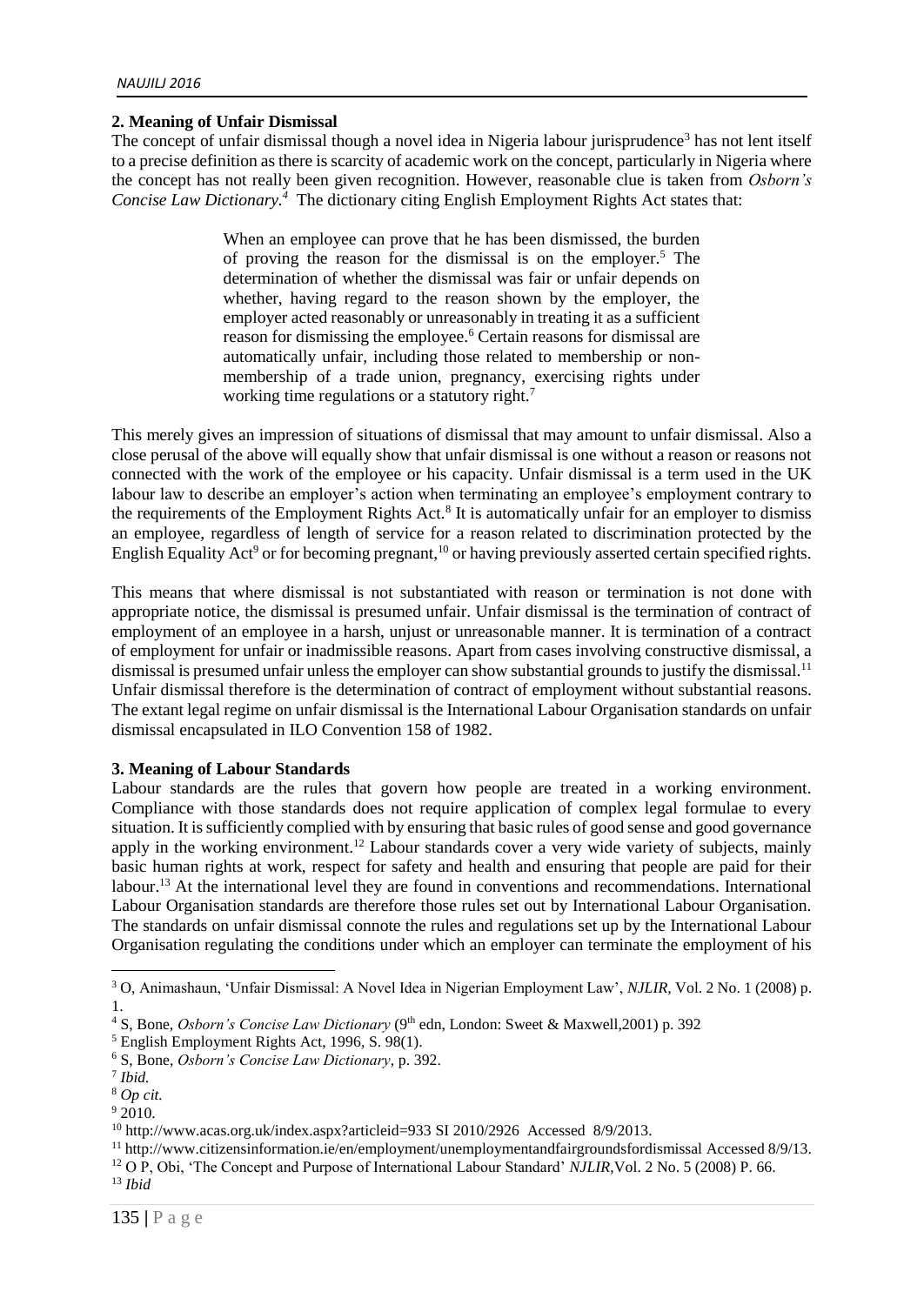worker as well as prescribing justifiable valid reasons for dismissal and procedural safeguards to be observed before a worker may be dismissed. The source of the standards is the International Labour Organization Termination of Employment Convention 158 of 1982 which replaced the Termination of Employment Recommendation of 1963.<sup>14</sup>

# **4. ILO Standards on Unfair Dismissal**

International Labour Organisation in its efforts to set standards of practice in the work place particularly relating to security of tenure of employment fashioned out recommendations concerning termination of employment<sup>15</sup>and Convention<sup>16</sup>on Termination Employment. The Organisation was influenced in its decision to fashion out the above recommendation and convention as a panacea to the ugly situation where an employer can dismiss his employee without any reason or motive. Such a situation is described as a violation of all things fair and just. It is also said that such a situation amounts to violation of Article 4 of ILO convention 158 of 1982 which provides that "the employment of a worker shall not be terminated unless there is valid reason for such termination connected with the capacity or conduct of the worker or based on the operational requirements of the undertaking, establishment or service."<sup>17</sup>

The thrust of the Convention is to ensure both substantive and procedural fairness before dismissal or termination of employment at the will of the employer. Thus, the employer is required to give a valid reason for dismissal or termination. A reason is valid if and only if it is connected with the capacity or conduct of the employee. Such reasons that are connected with the capacity or conduct of the employee are reasons such as gross misconduct, incompetence, disobedience, negligence and such reasons that may be deemed to be connected with the operational requirement of an undertaking, establishment or service such as transfer of undertaking, privatization as in Nigeria, merger and acquisition or takeover of an undertaken as provided in Nigerian laws.<sup>18</sup>This means that any exercise of power of termination of employment or dismissal of an employee contrary to the provisions of the above convention is unfair.

Article 2 of the Convention<sup>19</sup> provides that "the Convention applies to all branches of economic activities and to all employed persons". The phrase 'all employed persons' depicts any person who is engaged in a gainful employment of any category. By the above provision of article 2, the provisions of the Convention apply to employees in purely master-servant relationship as it applies to employees whose contract of employment is backed by statutes without any discrimination. This is unlike in Nigeria labour and industrial law jurisprudence<sup>20</sup> where a clear cut distinction exists between master-servant relationships and employment relationships protected by statutes or regulation made pursuant to a statutory provision. This distinction in Nigeria can be seen in the work of Animashaun when he stated that:

> The status and implication of employment with statutory flavour in contra-distinction with master-servant relationship was fully explored by Karibi Whyte in *Imoloane v WAEC<sup>21</sup>* where he said it is now accepted that where a contract of service is governed by the provisions of a statute or where the conditions of service are contained in regulations derived from statutory provisions, they invest the

<u>.</u>

<sup>&</sup>lt;sup>14</sup> [www.Ilo.org.com](http://www.ilo.org.com/) Accessed 2/9/2013.

<sup>&</sup>lt;sup>15</sup> ILO Recommendation 119 Concerning Termination of Employment at the Initiative of the Employer, 1963.

<sup>16</sup> ILO Convention 158 on Termination of Employment Replaced ILO Recommendation of 1963 *Ibid.*

<sup>&</sup>lt;sup>17</sup> ILO Convention 158 on Termination of Employment, 1982, Article 4.

<sup>18</sup> G G, Otuturu, 'The Limits of the Application of the Rules of Natural Justice in Contract of Employment' *NJLIR,* Vol. 2 No 1. (2008) p. 80.

<sup>19</sup> *Op cit.*

<sup>&</sup>lt;sup>20</sup> See B, Atilola, 'Legal Redress for Wrongful Termination of Contract of Employment: What Lawyers Must Note' *NJLIR*, Vol. 5 No 2 (2011) p. 12

<sup>21</sup> (1992)2 N.S.C.C. 274 at p. 383.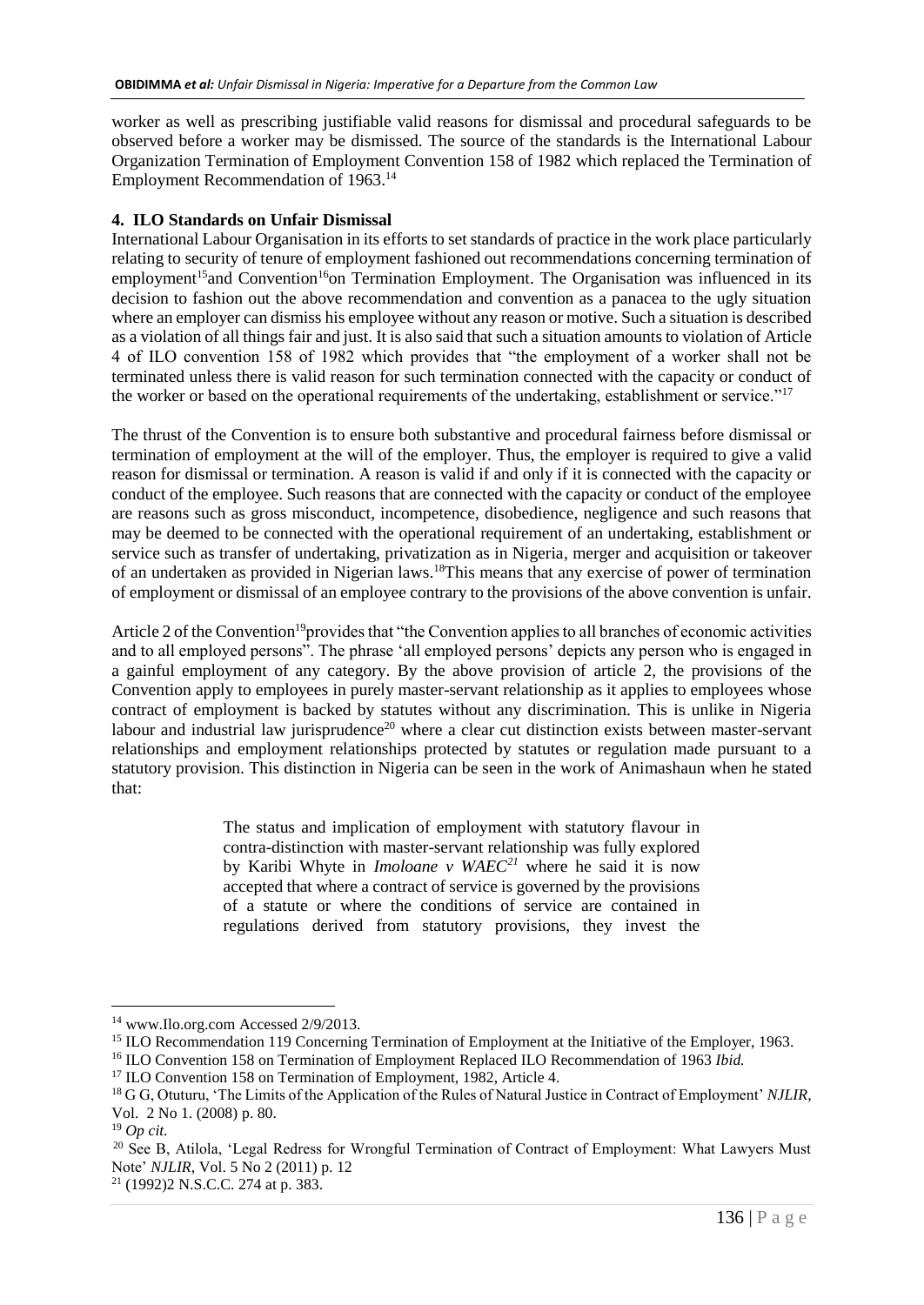employee with legal status higher than the ordinary one of masterservant relationship. They accordingly enjoy statutory flavour.<sup>22</sup>

This implies that since no distinction exists in ILO standards which are embedded in the ILO Termination of Employment Convention, the distinction with respect to the available remedies to those distinctive categories of contract of employment in Nigeria becomes *non-sequitor*. The appropriate authority to determine the fairness or otherwise of the termination can make any order that is appropriate in the light of the facts and circumstances of a particular case. This is made manifest in the provision of Articles 8 and 9 of the Convention.<sup>23</sup> The provisions of these Articles are set out *seriatim*. Article 8(1) provides that "a worker who considers that his employment has been unjustifiably terminated shall be entitled to appeal against that termination to an impartial body such as a court, labour tribunal, arbitration committee or arbitrator at the place where termination occurred". Article 9(1) provided thus: "The bodies referred to in Article 8 of the Convention shall be empowered to examine the reasons given for the termination and the other circumstances relating to the case and to render a decision on whether the termination was justified.

In doing so, the body will shift the burden of proving the reasons for termination to the employer.<sup>24</sup> The court shall also have regards to evidence produced by parties and procedures provided by national laws.<sup>25</sup> The body shall then decide whether the reasons adduced for the termination was sufficient valid reasons recognized by Article 4 of the Convention.<sup>26</sup>Article 5 of the Convention<sup>27</sup> captures what does not constitute valid reasons for termination of employment. It provides that "the following *inter alia* shall not constitute valid reasons for termination"<sup>28</sup>:

> (a) union membership or participation in union activities outside working hours or, with the consent of the employer within working hours;

> (b) seeking office as or acting or having acted in the capacity of a workers' representative;

> (c) the filing of a complaint or the participation in proceedings against an employer involving alleged violation of laws or regulations or recourse to competent administrative authorities;

> (d) race, colour, sex, marital status, family responsibilities, pregnancy, religion, political opinion, national extraction or social origin; and (e) absence from work during maternity leave.

The implication of the above is that any determination of contract of employment in any manner based on these reasons amounts to unfair dismissal. Still on invalid reasons for determination of contract of employment, Article 6 of the Convection<sup>29</sup> provides that temporary absence from work because of illness or injury shall not constitute a valid reason for termination. What this entails is that when the illness is protracted and in such a nature that it affects the capacity of the employee to carry out the object of the contractual relationship, it may well justify termination of the contract of employment. The definition of what constitutes temporary absence from work, the extent to which medical certification shall be required and possible limitations to the application of paragraph 1 of the Article

<u>.</u>

<sup>&</sup>lt;sup>22</sup> O, Animashaun, 'Foisting A Willing Employee on an unwilling Employer: The Remedy of Re-instatement Revisited' *op.cit* p. 5 see also *Olatunbosun v NISER Council* [1988]3NWLR (pt. 8) 25 at p.40*; Eperokun v Unilag*  [1986]4NWLR (pt 34) 162 at p.201*.*

<sup>&</sup>lt;sup>23</sup> *Op cit*. cited in [www.Ilo.org.com](http://www.ilo.org.com/) accessed on 2/9/2013.

<sup>24</sup> ILO termination Employment Convention *op cit* Article 9(2) 9.

<sup>25</sup> *Ibid* Article 9(2) b.

<sup>26</sup> *Ibid* Article 9(3)

<sup>27</sup> *Ibid*

<sup>28</sup> *Ibid* Article (5)

<sup>29</sup> *Ibid.*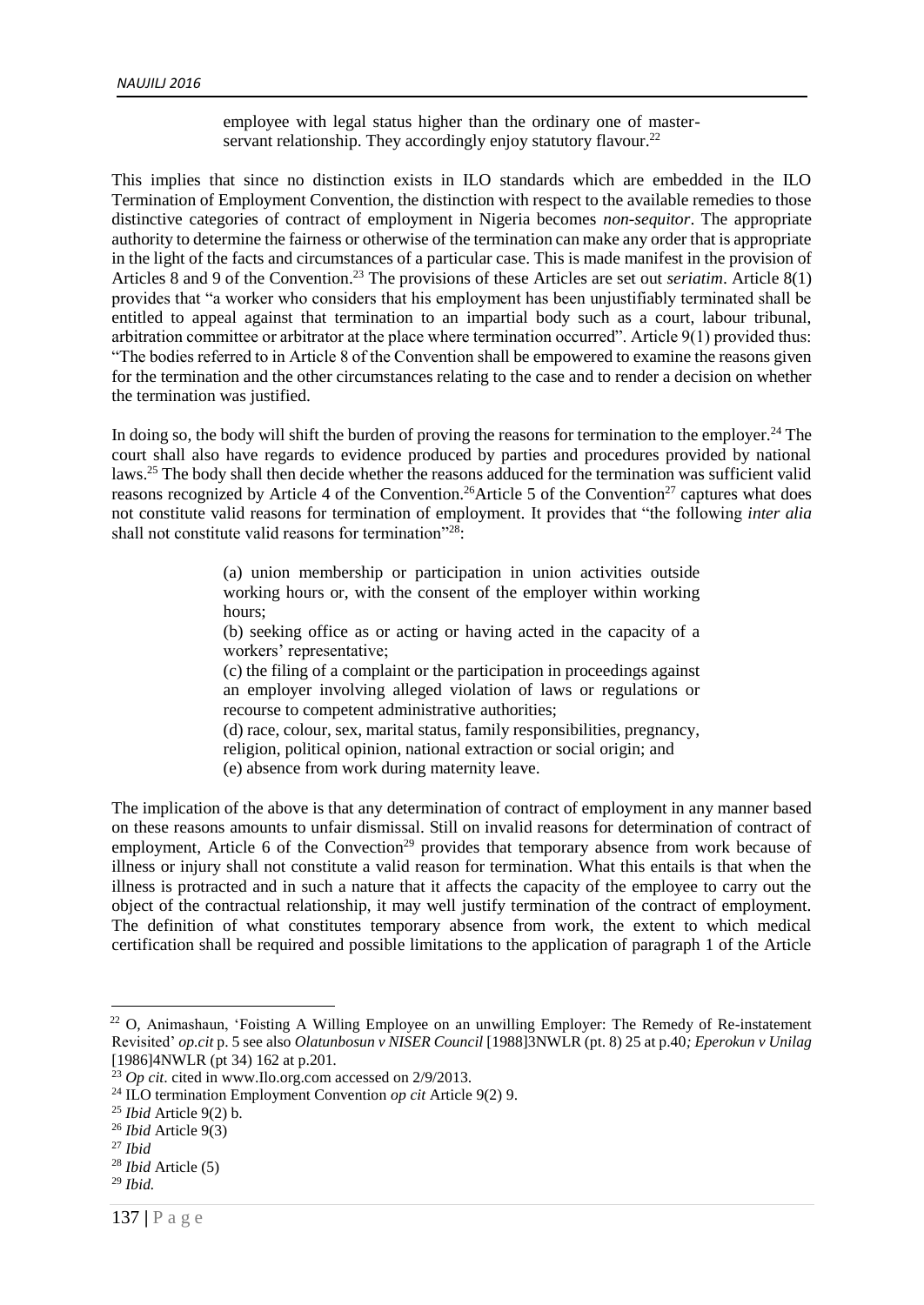shall be determined in accordance with the methods of implementation referred to in Article 1 of the Convention.<sup>30</sup>

Also Article 7 of the Convention<sup>31</sup> provides that the employment of a worker shall not be terminated for reasons related to the workers conduct or performance before he is provided an opportunity to defend himself against the allegations made, unless the employer would not be reasonably expected to provide this opportunity.<sup>32</sup> The provision of the Article reiterates the fundamental principles of fair hearing in the determination of contract of employment.<sup>33</sup> According to Abugu, the Convention provides that a worker is entitled to notice except in cases of serious misconduct or compensation in lieu thereof. Dismissal for serious misconduct should be limited to cases where the employer cannot in good faith be expected to take any other alternative or option. A worker accused of misconduct should be given adequate opportunity to state his case promptly, with the assistance of a representative where appropriate. The term serious misconduct is not defined in the Convention and its interpretation is left to each country.<sup>34</sup>

However, the Convention provides that a member state may exclude the following categories of employed persons from all or some of the provisions of the Convention:<sup>35</sup> (a) workers engaged under a contract of employment for a specified period of time or a specified task; (b) workers serving a period of probation or a qualifying period of employment, determined in advance and of reasonable duration; and (c) workers engaged on a casual basis for a short period.<sup>36</sup> Despite the leverage seemingly allowed member-states to exclude certain categories of workers from the operation of the Convention if they so wish, the Convention went ahead to impose obligations on a member-state who wishes to exclude such workers from the application of the Convention. The safeguard is imbedded in Article 2(3) of the Convention.<sup>37</sup> It provides that "adequate safeguards shall be provided against recourse to contracts of employment for a specified period of time the aim of which is to avoid the protection resulting from this Convention.<sup>38</sup> This creates an obligation on a member state who intends to exclude the provision of the Convention to certain employed persons to afford such persons protections equivalent to the protections afforded them under the Convention. This is indeed an international entrenchment of security of tenure to vulnerable categories of employees. This is contrary to the common law position of termination at will in Nigeria.

### **5. Unfair Dismissal Situations in Nigeria**

A careful perusal of the International Labour Organisation standards on unfair dismissal deducible from the Convention on Termination of Contract of Employment shows that certain dismissal and/or termination of contracts of employment in Nigeria amounts to unfair dismissal when tested against the Standards. An attempt is made hereunder to highlight some of such situations.

### **5.1 Termination without Reason**

The position that the employer is not bound to give reasons for termination of his employee's contract has severally been upheld by courts in Nigeria. In *Momoh v CBN,<sup>39</sup>* the Court held that "ordinarily, at common law, a master is entitled to dismiss his servant from his employment for good or bad reason or for no reason at all...." A master can terminate a contract of employment at any time with good or bad reason or no reason at.<sup>40</sup> The only obligation under the common law applicable in Nigeria on an

<sup>1</sup> <sup>30</sup> *Ibid.*

<sup>31</sup> *Ibid.*

<sup>&</sup>lt;sup>32</sup> *Ibid*; However, this convention did not highlight circumstances under which the employer cannot be reasonably expected to provide an opportunity to an employee who is to be removed from employment.

<sup>33</sup> *Ibid* Article *7.*

<sup>34</sup> J E O Abugu, 'ILO Standards and the Nigerian Law of Unfair Dismissal' *AJICL* Vol.17 No 2(2009) p.183.

<sup>35</sup> *Ibid* Article 2(2).

<sup>36</sup> *Ibid.*

<sup>37</sup> *Ibid*. Article 2(3& 4).

<sup>&</sup>lt;sup>38</sup> *Ibidi*, see also Oserogho & Associates www.oseroghoassociates.com, Accessed 8/9/2013

<sup>39</sup> [2007]14 NWLR (pt 1055) 508

<sup>40</sup> *Momoh v C.B.N Supra*. see also *N.R.W. Ind. Ltd v Akingbulugbe* [2011]11 NWLR (pt 1257) 135;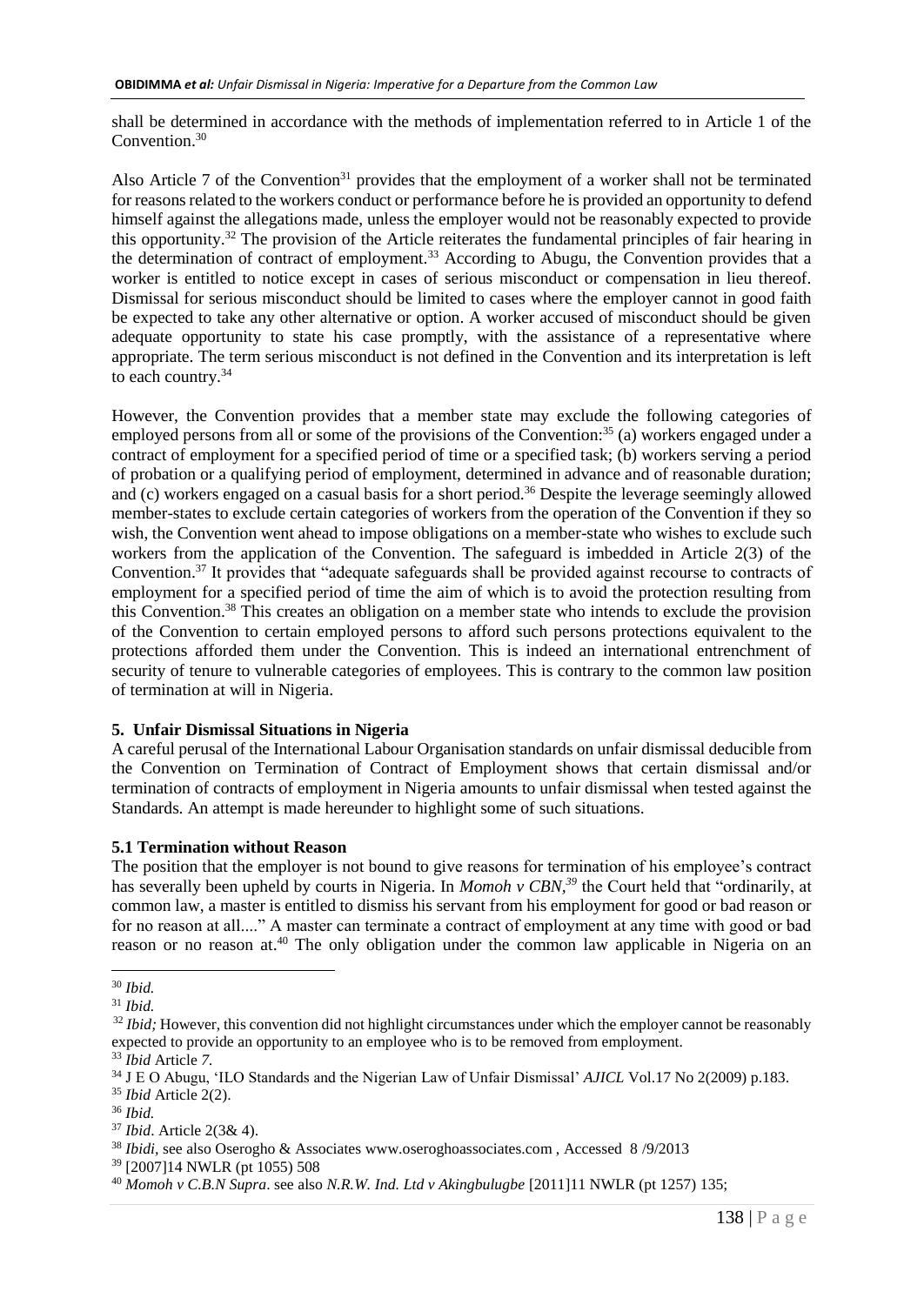employer is to act within the bounds of the terms of the contract of employment or statutes regulating the contract of employment of the parties sought to be terminated.<sup>41</sup> Although the employer is not bound to give reason, where he relies on any reason he will be bound to substantiate the reason as was held in *NEPA v Eboigbe.<sup>42</sup>* Except where the employer relies on a reason, the onus of proving the wrongfulness or unlawfulness of termination rests squarely on the employee who is alleging wrongful or unlawful termination. In such a circumstance the employee is required to prove to the satisfaction of the court that "(a) he is an employee of the defendant; (b) the terms and conditions of his employment; and (c) the manner and by whom he can be removed."<sup>43</sup> The common law right of an employer to terminate a contract of employment in Nigeria is also anchored on the principle that he who hires has a right to fire. However, the employer must adhere to the conditions under which the employee was hired before he can validly fire the employee. Otherwise, the employer can *ipso facto* be held liable for wrongful or unlawful termination of the services of the employee.<sup>44</sup> It is therefore evident that purported exercise of right of termination or dismissal which exists in Nigeria at present without the requirements of reasons amounts to unfair dismissal when tested against the ILO standards on unfair dismissal which are contained in ILO Termination of Employment Convention<sup>45</sup> particularly Articles 2 and 4 of the Convention.<sup>46</sup>

### **5.2 Dismissal in Consequence of Union Activities**

Employees embark on union activities to force on employers the conditions and terms which are favourable to them. Such union activities include strikes, lock out, work-to-rule, picketing, go slow, and so on. But of major interest in this work is strike because of its recurrence in labour relations in Nigeria. Strike is defined in section 48 of the Trade Disputes Act<sup>47</sup> as:

> the cessation of work by a body of persons employed acting in combination or, a concerted refusal or refusal under a common understanding of any number of persons employed to continue to work for an employer in consequence of a dispute, done as a means of compelling their employer or any person or body of persons employed, to accept or not to accept terms of employment and physical conditions of work.<sup>48</sup>

The cessation of work includes deliberately working at less than usual speed or with less than usual efficacy. According to Lord Denning in *Trampshipping Corporation v Greenwhich Marine Inc,<sup>49</sup>* strike is a concerted stoppage of work by men… with a view to improving their wages or conditions of employment or giving vent to their grievance or making a protest about something or others or supporting or sympathizing with other workmen in such endeavour. The right to strike is an essential element of the principles of collective bargaining. It is essential element not only of the unions' bargaining itself, but also a necessary sanction for enforcing agreed rules.<sup>50</sup> In *Union Bank of Nigeria* 

*L.C.R.I. v Mohammed* [2005]11 NWLR (pt 935) 4; *Olaniyan v Unilag* [1985] 2 NWLR (pt. 9) 98*; Akinnnibosun v Union Bank of Nigeria Plc* [2014] 48 N.L.L.R (pt.158) 489 N.I.C

<sup>41</sup> *Daodu v UBA* Plc [2004]9 NWLR (pt 878) 276 at 280; *Chukwuma v S.P.D.C. (Nig) Ltd* [1993]4 NWLR (pt 289) 512.

<sup>42</sup> [2009]8 NWLR (pt 1142) 150 at p. 152. *Angel shipping & Dyeing Ltd v Ajah* [2000]13NWLR (pt 685) 532; *Obe v Nigersol Const. Co Ltd* (1972)2 UILR (pt 11) 121.

<sup>43</sup> *Ujam v I.M.T*. *Supra*. See also *Anaja v UBA Plc* [2014]4 ACELR 82

<sup>44</sup> *Akinfe v UBA Plc* [2007]10 NWLR (pt. 1041) 189*; Garuba v K.I.C. Ltd* [2005]5NWLR (pt. 917) 160; *Jumbo v P.E.F.M*. [2005]14NWLR (pt. 945) 443.

<sup>45</sup> *Op cit*.

<sup>&</sup>lt;sup>46</sup> *Ibid*, see also Article 4. Article requires all removal to be with valid reasons which must be justified by the employer.

<sup>47</sup> Cap T8 LFN, 2004.

<sup>48</sup> *Ibid.*

<sup>49</sup> (1975) 2 ALL ER 989 at p. 990.

<sup>50</sup> *Goofter Harris Tweed Co Ltd v Veitch* (1942) ALL ER 42 at p. 59.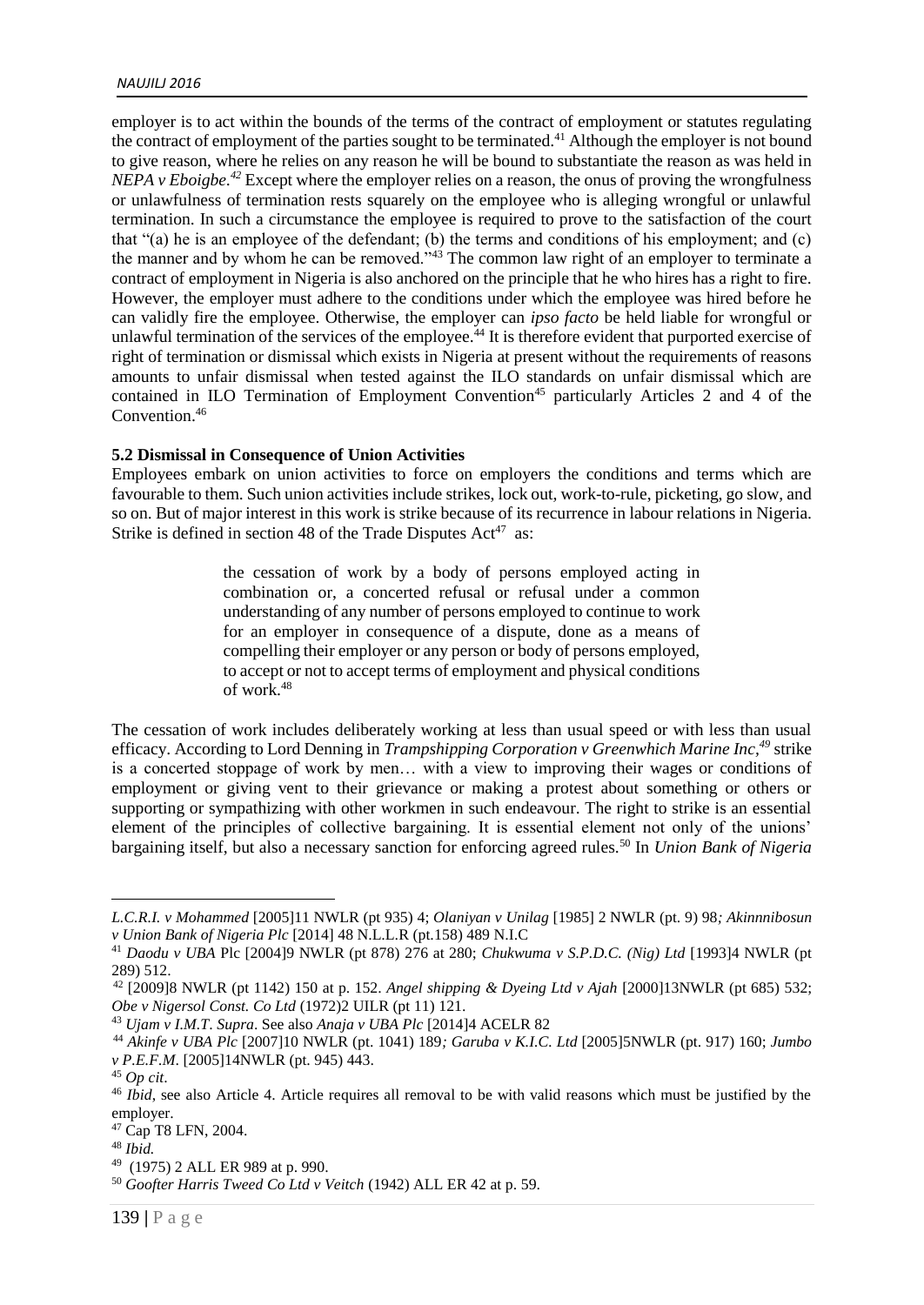*Ltd v Edet*,<sup>51</sup> Uwaifo J.C.A. (as then was) stated that "it appears that whenever an employer ignores or breaches a term of that agreement, resort could be had, if at all, to negotiation between the union and the employer and ultimately to a strike action should the need arise for enforcing agreed rules."<sup>52</sup> According to Oturu*,*

> The right to strike is also an integral part of the freedom of every citizen to associate with others particularly to form or join a trade union of his choice for the protection of his interest, which is entrenched in section 40 of the Constitution.<sup>53</sup> Part of this freedom is the right of every citizen to give or withdraw his services by giving notice to his employer in accordance with the terms of his employment. A denial of this right will amount to forced labour, which is a violation of section  $34$  of the Constitution<sup>54</sup> except in justifiable circumstances.<sup>55</sup>

The position of law in Nigeria under the statute can be found in section 43 of the Trade Disputes Act<sup>56</sup> which provides that:

> Notwithstanding anything contained in this Act, or in any other law – Where any worker takes part in a strike, he shall not be entitled to any wages or other remuneration for the period of the strike, and any such period shall not count for the purpose of reckoning the period of continuous employment and all rights dependent on continuity of employment shall be judicially affected accordingly.

This position of the law was sanctioned by the Court in the case of *Abdulraheem v. Olufeagba.<sup>57</sup>* This shows that strike action amounts to a breach of contract of employment and upon which employers rely on to relieve workers of their employment. Workers in Nigeria have been threatened and victimized as a result of their involvement in a strike action.<sup>58</sup> The position in Nigeria contrasts sharply with the position under the International Labour Organisation standards on unfair dismissal entrenched in the ILO Termination of Employment Convention<sup>59</sup>which provides *inter alia* that union membership or participation in union activities outside working hours, or with the consent of the employer, within working hours shall not be valid reason for termination. It is unfair to dismiss a worker who embarks on a strike action in Nigeria. This is particularly bearing in mind the unenforceability of collective agreements in Nigeria where it takes only but a strike action to enforce a collective agreement duly signed by parties in a trade dispute. Exercise of right to strike must not attract punitive consequences of dismissal or termination of employment because it is what makes collective bargaining and its attendant agreement effective. It is to the process of collective bargaining what an engine is to a motor vehicle.<sup>60</sup> Consequently, any dismissal or termination in consequence of a union activity amounts to an unfair dismissal.

<sup>51</sup> [1993]4NWLR (pt 287) 288

<sup>52</sup> *Union Bank of Nigeria Ltd v Edet*, *Supra*.

<sup>53</sup> Constitution of Federal Republic of Nigeria, 1999 as (amended)

<sup>54</sup> *Ibid*.

<sup>55</sup> G G, Otuturu, 'The Right of workers To Strike In Nigeria: A Critical Appraisal' *NJLIR* Vol. 3 No 2, (2009) p. 38.

<sup>56</sup> *Op cit.*

<sup>57</sup> [2006]17 NWLR (pt. 1008) 280.

<sup>&</sup>lt;sup>58</sup> For instance, the popular University of Ilorin case, Lagos state government some time ago relieved medical doctors of their employment in consequence of strike.

<sup>59</sup> 158 of 1982.

<sup>60</sup> O V C, Okene, 'Collective Bargaining, strikes and the Quest for Industrial Peace in Nigeria' (2008) Vol. 2 No. 2 *NJLIR*, p. 51; F C, Nwoke, 'Rethinking the Enforceability of Collective agreements in Nigeria' *MPJFIL* Vol. 4 No. 4 p. 358; K C, Nwogu, 'Collective agreement – The imperative for a legal Impetus' (2005) Vol. 1 No. 3 *Unizik Law Journal*, p. 137.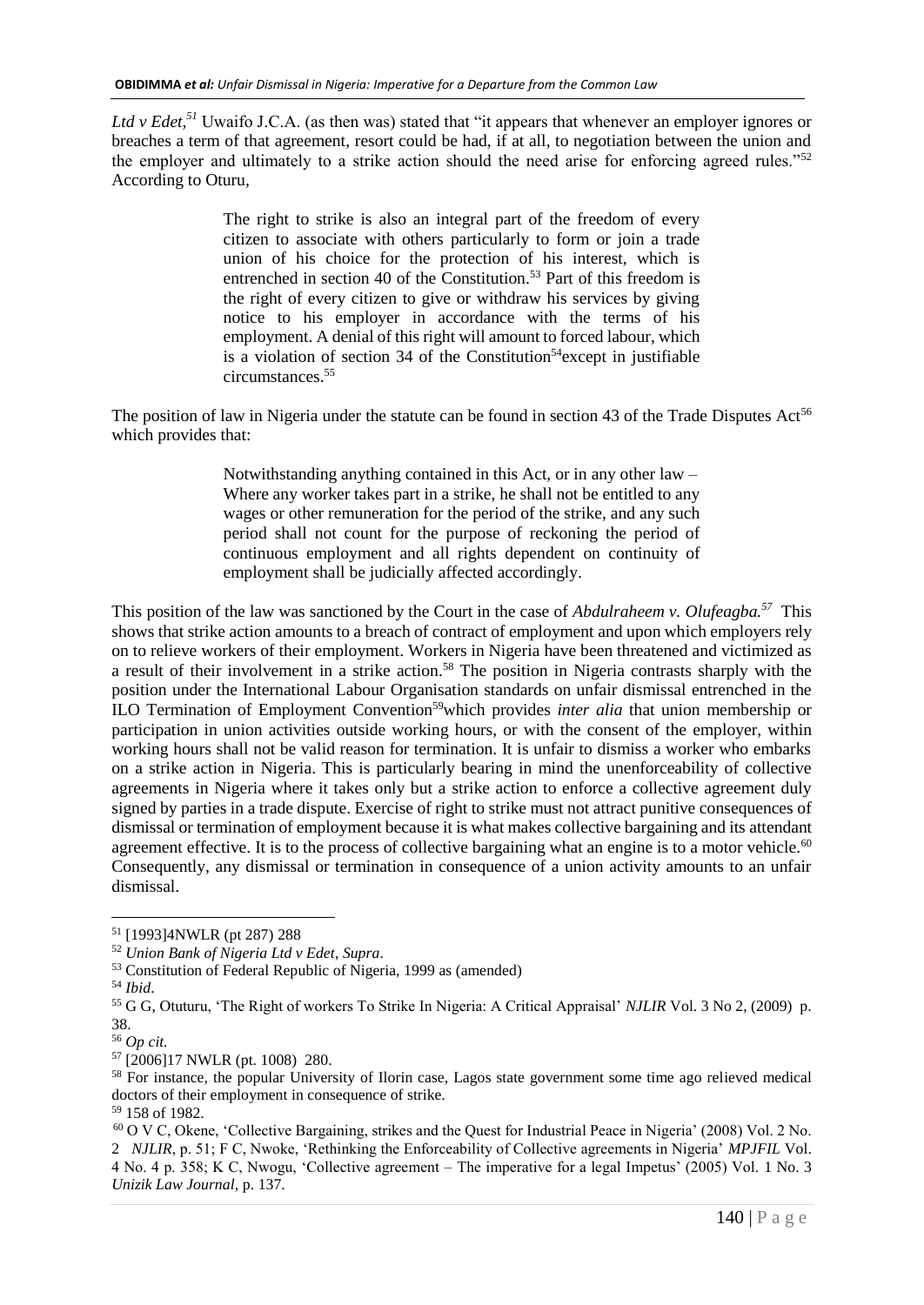### **5.3 Dismissal without Notice**

It is a notorious principle of law in Nigerian labour and employment jurisprudence that an employer can dismiss his employee without notice. Any employee who is guilty of misconduct which is weighty and of such a character as to undermine the relationship of confidence and trust which should exist between the employer and the employee could be summarily dismissed.<sup>61</sup> Therefore, the act of an employee which is against the interest of his employer amounts to gross misconduct which entitles the employer to dismiss the employee summarily without the necessity of notice under the law regulating dismissal of an employee in Nigeria.<sup>62</sup> It is also worth mentioning here that a statutory recognition of right of an employer to dismiss an employee without notice exist in section  $11(5)$  of Labour Act.<sup>63</sup> The section provides that "nothing in this section affects any right of either party to a contract to treat the contract as terminable without notice by reason of such conduct by the other party as would have enabled him so to treat it before the making of this Act."<sup>64</sup> The vital point here is that there exists a difference in Nigeria law on requirement of notice in termination and dismissal. Whereas dismissal dispenses with notice, termination *stricto sensu* requires notice or payment of salary in lieu of notice.<sup>65</sup> The ILO Termination of Employment Convention containing the ILO standards on unfair dismissal also recognizes the right of an employee to notice or payment of salary in lieu of notice in Article 11 of the Convention. Also Article 7 of the Convention makes notice a condition in any case of termination of contract of employment.

## **5.4 Dismissal and Termination: Motive Irrelevant**

The position of the law in Nigeria is that the motive for terminating a contract of employment is irrelevant provided the employer complies with the terms of the contract of employment or statutory provisions regulating the contract of employment. What this means is that an employer who is actuated by malice or bad faith can just comply with the provisions of a statute regulating an employment in the case of employments with statutory flavour or terms of the contract of employment in the case of contract of employment without statutory protection. This is supported by Nwagbara<sup>66</sup>when he states that 'it is now settled that where an employer gives the required notice to terminate, the validity of the termination cannot be challenged on the grounds that the employer was actuated by ill will or malice or any other improper motive". Agomo also states that "the reason or motive for termination is immaterial at common law. It may be spiteful, punitive or petty. The question is whether the termination is wrongful or not". <sup>67</sup>

The current position in Nigeria is that an employment will terminate at the end of the notice period given even where the termination is prompted by improper motive.<sup>68</sup> The law that motive of termination or dismissal is irrelevant provided an employer complies with the notice period or the statute regulating the employment is no longer tenable particularly in the light of the ILO standards on unfair dismissal. According to Chianu,<sup>69</sup> it is a great pity that in cases of unjustifiable dismissal including outright victimization, the courts allowed the issue to degenerate into the payment of a small sum of money, for this allows employers 'buy out undesirables cheaply'. This shows that Nigerian labour and industrial law experts are no longer comfortable with the common law position on irrelevancy of motive of termination and dismissal. The National Industrial Court is also making effort towards a move away from the common law position. In *Petroleum and Natural Gas Senior Staff Association of Nigeria v* 

<sup>61</sup> C, Nwagbara, *Determination of Contract of Employment and Remedies for Wrongful Dismissal* (Nigeria: Tait Publishers, 2000) p. 50.

<sup>62</sup> A O, Elias, 'Summary Dismissal Upon Allegation of Crime – An Overview' *MPJFIL* Vol. 4 No 3 (2006) p. 136.

<sup>63</sup> Cap L1 LFN, 2004

<sup>64</sup> *Ibid.* Section 11(5).

<sup>65</sup> *Ibid,* Section 11 (6).

<sup>66</sup> C, Nwagbara, *Determination of Contract of Employment and Remedies for Wrongful Dismissal*, *Op cit* p. 29 <sup>67</sup> C K, Agomo, *Nigeria Employment and Labour Relations, Law and practice, Op cit* p. 169.See also *Taiwo v Kingsway Stores Ltd* (1950)119 NLR. 122; *Nwaokoro v Sapele Urban District Council* (1965)1 ALLNLR 224; UBA Plc v Oranuba [2014]47 N.L.L.R(Pt.154)470 N.I.C

<sup>68</sup> *Ajayi v Texaco (Nig) Ltd* [1987]3NWLR (pt 62) 577

<sup>69</sup> E, Chianu, *Employment Law, Op cit*, P. 301.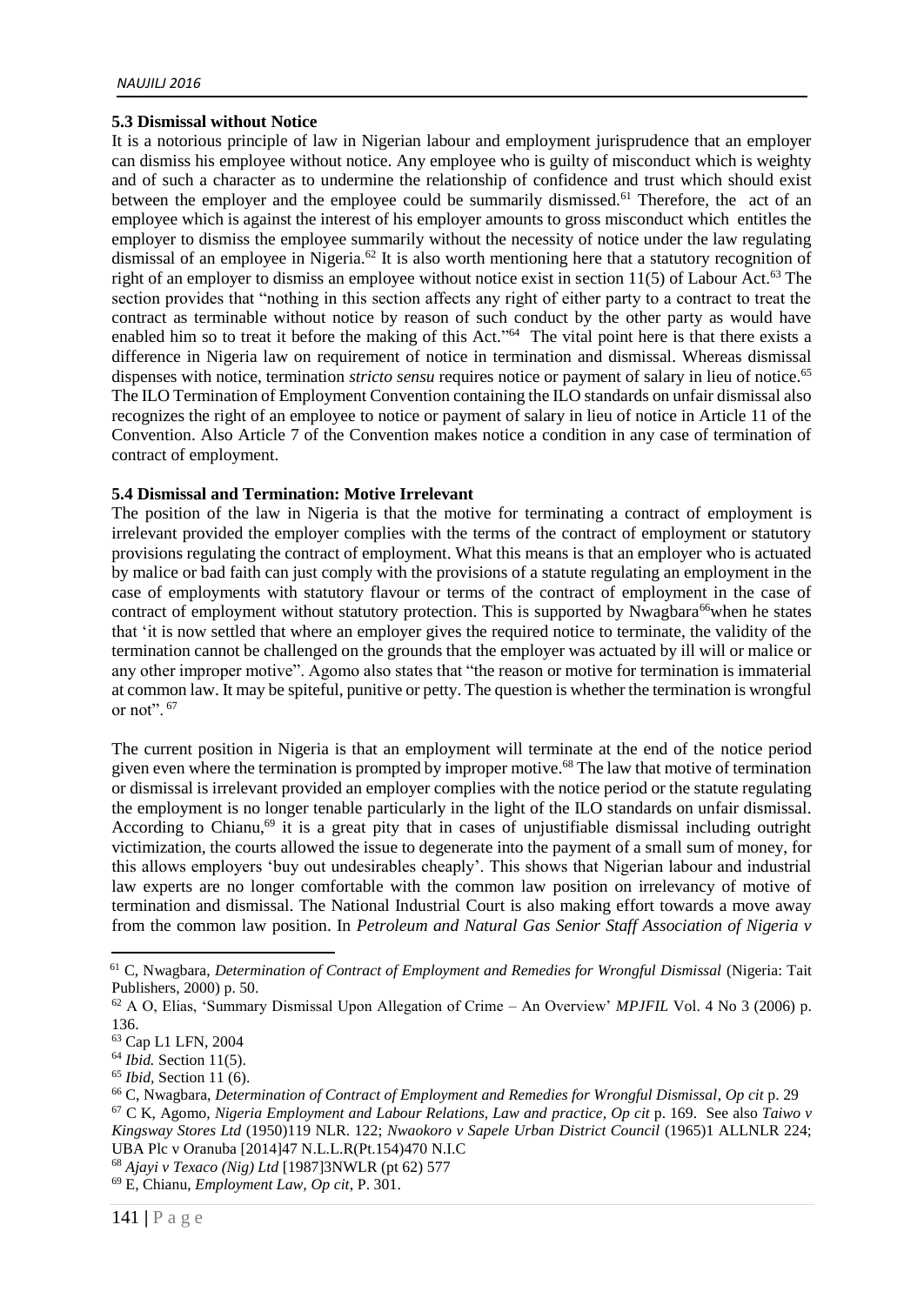Schlumberger Anadrill Nigeria Ltd,<sup>70</sup> the National Industrial Court presided over by the President of the Court, Honourable Justice Adejumo said:

The respondent also argued that it has the right to terminate the employment of any of its employees for reasons or no reason at all. While we do not have any problem with this at all, the point may be made that globally it is no longer fashionable in industrial relations and practice to terminate an employment without adducing any reason for such a termination.

Appraising the above dictum,  $A<sub>gomo</sub><sup>71</sup>$  states that:

A careful reading of this opinion clearly shows that the employment at will is still the law, but a caveat that it is no longer in keeping with global best practices. The fact that the N.I.C made this observation is a pointer to the direction of the law. The N.I.C is beginning to do for the private sector what the Supreme Court did in the 1980s for the public sector, which changed the face of individual employment law in Nigeria.<sup>72</sup>

This is a welcome development particularly in the light of article 4 of ILO Convention*. <sup>73</sup>* From these provisions of the Convention, the courts can question any determination of contract of employment actuated by motive that is outside the recognized reasons in Article 4 of the Convention on termination of employment.<sup>74</sup> This, the National Industrial Court can do by relying on section 254C of the Constitution<sup>75</sup> which empowers the Court to deal with matters relating to or pertaining to the application of among other things, international conventions which include convention 158 of 1982.

#### **6. Conclusion and Recommendations**

The policy of termination and dismissal in Nigeria is regulated by common law except where there is statutory provision regulating a particular employment. There is a need to move away from this ancient and archaic rule which permits an employer to dispense with their workers at any time without any reason bearing in mind that the only obligation on them is to fulfill all righteousness by complying with the formality required by the terms of the contract of employment or provision of a statute regulating the employment in question. There is need for Nigeria to pursue a policy of fair dismissal by ensuring the application of ILO Termination of Employment Convention 158 of 1982. It is time for Nigeria to look beyond the formality and question the motive for such termination or dismissal at least to afford employees a little sense of security which is the global trend in the world of labour and industrial relations.

There is therefore the need for Nigeria to enact Unfair Dismissal Act. Nigerian government through the legislative arm should make haste to enact an Act which will regulate unfair dismissal in Nigeria. In this Act, provision should be made bringing all categories of employees except probationers, casual workers and domestic workers within the scope of the application of the Act. Also the Act should make provisions which will ensure justification for termination of contracts of employment and adopt all the invalid reasons for termination of contract of employment provided in ILO Termination of Employment Convention. In addition, provision for reinstatement and re-engagement as remedies for unfair dismissal in the proposed Unfair Dismissal Act is necessary irrespective of the nature of the contract of

<sup>70</sup> (2008)11 NLLR (pt. 29) 164.

<sup>71</sup> *Op cit*.

<sup>72</sup> See E E, Uvieghara and C K, Agomo, 'The Changing Pattern of Employer – Employee Relations in Nigeria Labour-Law: Facts or Fiction' Cited by C K, Agomo, *Ibid.*

<sup>73</sup> Termination of Employment Convention No 158 of 1982.

<sup>74</sup> *Ibid.*

<sup>75</sup> Constitution of Federal Republic of Nigeria (Third Alteration) Act, op *cit*